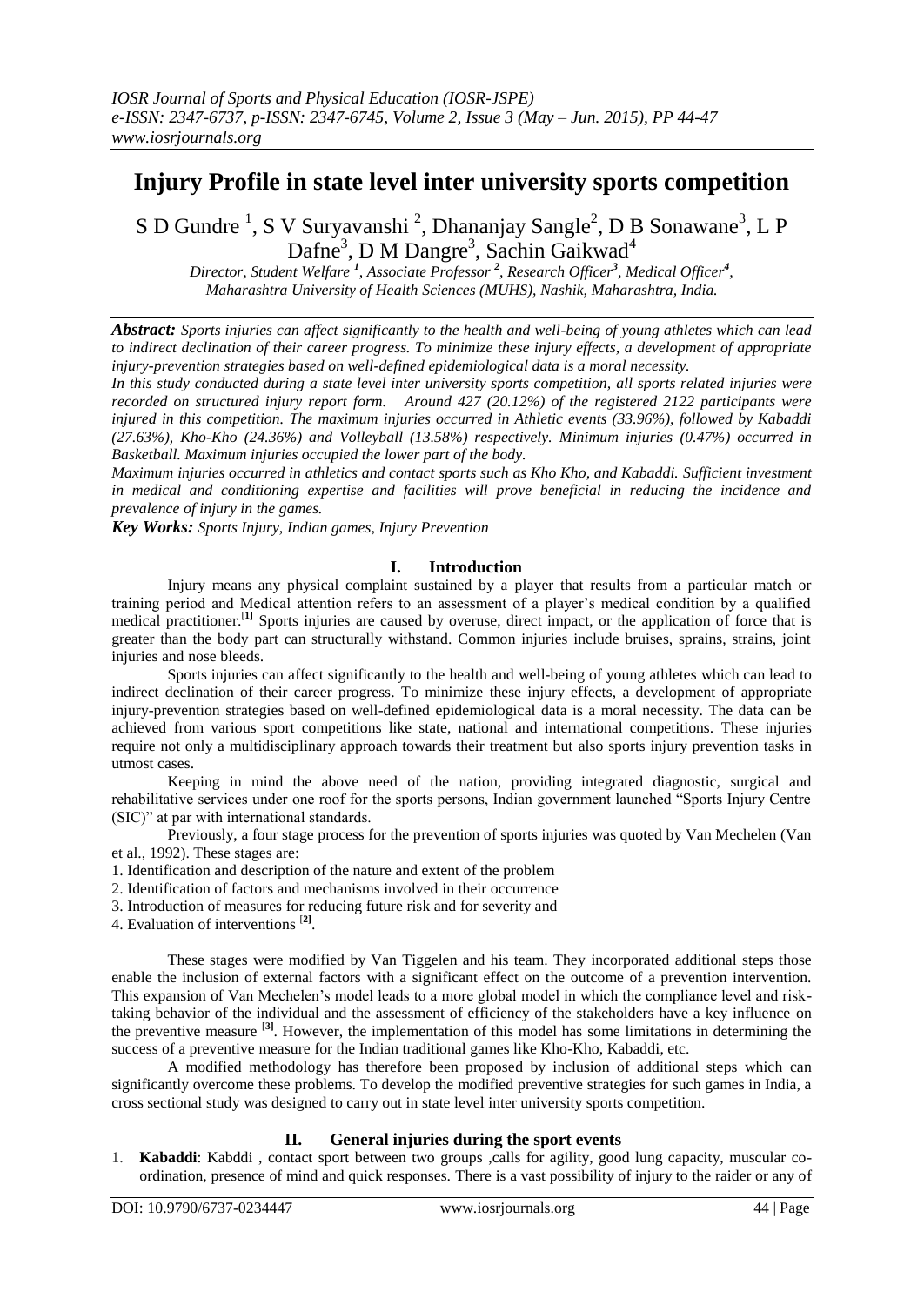the opponents. Knee joint injury, ankle injury, sprain, skull injury are the common injuries found in this contact sport.

- 2. **Kho-Kho:** KhoKho is a [tag](http://en.wikipedia.org/wiki/Tag_(game)) sport played by teams of twelve players who try to avoid being touched by members of the opposing team, only 9 players of the team enter the field **[4]** . Kho-kho teaches how to craft strategies and it prepares players for intense physical activity and stamina<sup>[5]</sup>. Khokho consist of running, quick movements, critical jump, and stretching styles which can lead to knee joint injury, ankle injury, sprain, skull injury, abdominal injury, etc.
- 3. **Athletics**: Athletics contests in running, walking, jumping, and throwing are among the oldest of all sports and their roots are [prehistoric](http://en.wikipedia.org/wiki/Prehistoric)<sup>[6]</sup>. The most common types of athletics competitions are [track and field,](http://en.wikipedia.org/wiki/Track_and_field) road [running,](http://en.wikipedia.org/wiki/Road_running) [cross country running,](http://en.wikipedia.org/wiki/Cross_country_running) and [race walking.](http://en.wikipedia.org/wiki/Race_walking) Muscle injuries, sprain, ankle injuries are the common injuries found in many cases of athletic competitions.
- 4. **Volleyball**: Volleyball is a team sport in which two teams of six players are separated by a net. Each team tries to score points by grounding a ball on the other team's court under organized rules **[7]** . Wrist injury, finger injury, vertebral injury, sprain are the major injuries found in many cases of volleyball competition.
- 5. **Basketball:** Basketball is a [sport](http://en.wikipedia.org/wiki/Team_sport) played by two teams of five players on a rectangular [court.](http://en.wikipedia.org/wiki/Basketball_court) Basketball is one of the world's most popular and widely viewed sports**[8]** . Finger injury, vertebral injury, sprain, neck injury are the major injuries found in many cases of basketball competition.

At present, there are no references of sport injury data at state level competition in India. This data can be analyzed to advantage to the government and society for planning future sporting events, sports injury prevention research, medico – legal purposes, Planning medical treatment and resources for sports events.

This study describes the frequency, pattern and causes of injuries occurring during 4 days of a state level inter university sports competition.

#### **III. Methods**

Total 2122 participants from 19 universities across the Maharashtra state were involved in sports events like Athletics, Volley Ball, Basketball, Kabaddi, Kho-Kho, etc. An injury report form was developed for data collection as quoted by Finch and his team **[9], [10]** was given to each member of medical coverage team.

Medical treatment personnel were received training in data collection procedures before injury watch activities initiate at four grounds and asked to report daily all newly occurred injuries on standardized injury report form. Sporting event organizers and medical treatment personnel were kept informed of the results of the injury observation activities, as this is one of the most powerful stimulants for them to collect data. The coverage of participants and of injuries was assessed and data were analyzed using MS Excel.

# **IV. Results**

A total of 427 (20.12%) injuries among registered 2122 participants were reported during 4 days state level competition, Krida Mahotsava-2013.

| Name of Sport/Event | No. of injuries | $\frac{0}{0}$ |
|---------------------|-----------------|---------------|
| Athletics           | 145             | 33.96         |
| Kabaddi             | 118             | 27.63         |
| Kho-Kho             | 104             | 24.36         |
| <b>Volley Ball</b>  | 58              | 13.58         |
| Basketball          |                 | 0.47          |
| <b>Total</b>        | 427             | 100%          |

| <b>Table 1:</b> Frequency of injuries in sport events |  |
|-------------------------------------------------------|--|
|-------------------------------------------------------|--|

| <b>Table 2:</b> Indicate of influences |                 |               |  |
|----------------------------------------|-----------------|---------------|--|
| <b>Nature of injuries</b>              | No. of injuries | $\frac{0}{0}$ |  |
| Wound/Bruise                           | 259             | 60.66         |  |
| Sprain                                 | 140             | 32.79         |  |
| Inflammation                           | 11              | 2.58          |  |
| Giddiness/Weakness                     | 10              | 2.34          |  |
| Wound Infection                        |                 | 1.17          |  |
| Laceration                             |                 | 0.23          |  |
| Fracture                               |                 | 0.23          |  |
| Internal injury                        | 0               |               |  |
| Dental injury                          | 0               | $\Omega$      |  |
| <b>Total</b>                           | 427             | 100           |  |

# **Table 2:** Nature of injuries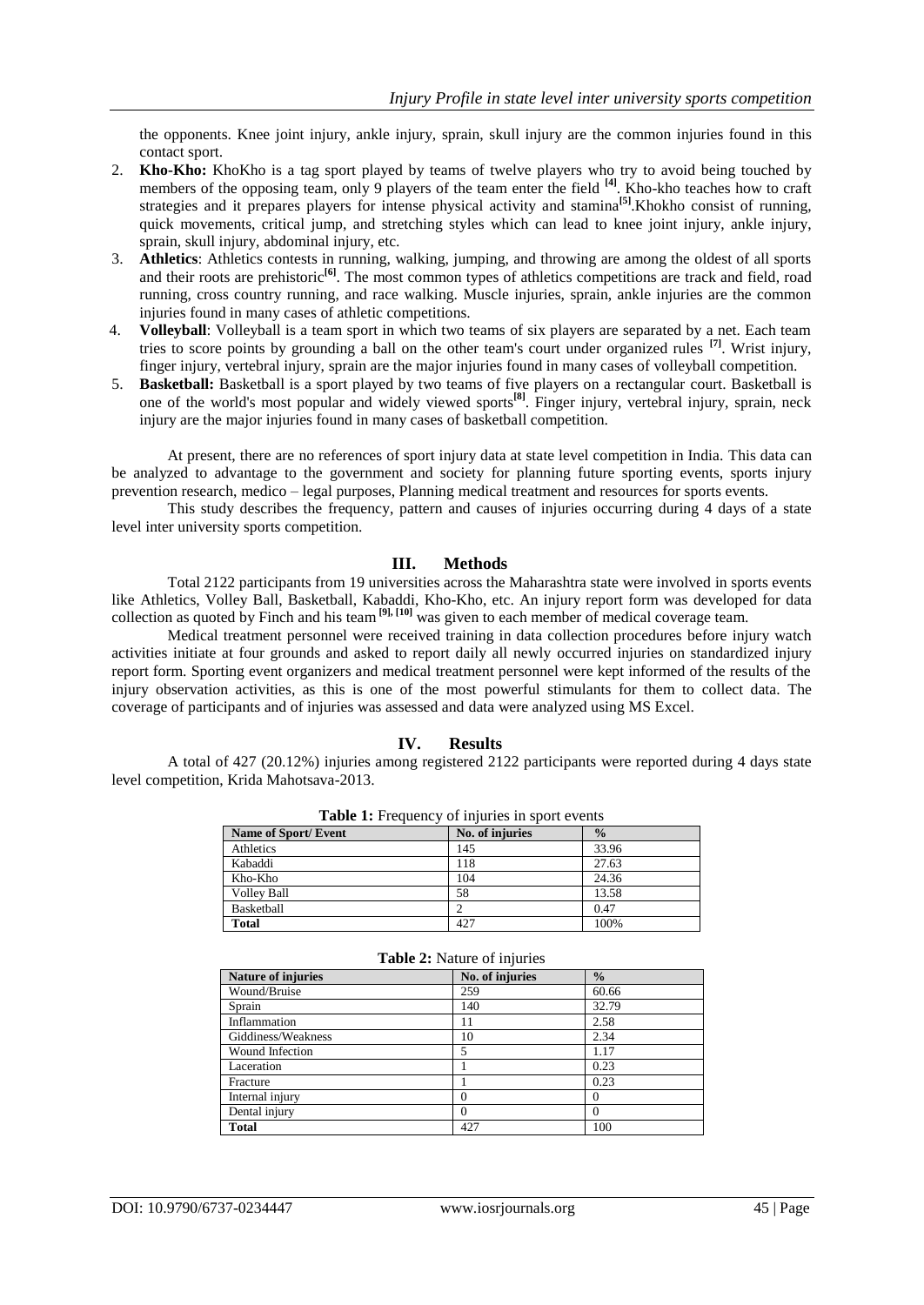| <b>Treatment given</b>   | No. of patients | $\frac{0}{0}$ |
|--------------------------|-----------------|---------------|
| Medication               | 241             | 56.44         |
| Strapping/taping         | 67              | 15.70         |
| Dressing                 | 106             | 24.82         |
| Tertiary Centre referral | 6               | 1.41          |
| Suturing                 |                 | 0.94          |
| Plastering               |                 | 0.23          |
| Sling                    |                 | 0.46          |
| <b>Total</b>             | 427             | 100           |

**Table 3:** Treatment on injuries

**Table 4:** Relative distribution of sports injuries by type and location (both sexes).

| <b>Injured</b> region          | No. of patients | $\frac{0}{0}$ |
|--------------------------------|-----------------|---------------|
| Lower limb                     | 361             | 86.57         |
| (Thigh, Knee, Ankle, Foot)     |                 |               |
| Upper limb                     | 39              | 9.35          |
| (Upper arm, Lower arm, Finger) |                 |               |
| Trunk                          | 09              | 2.16          |
| Head (Face, Ear)               | 08              | 1.92          |
| <b>Total</b>                   | 417             | 100           |

#### **V. Discussion**

Maintaining health records at sport events presents a challenge to medical organizing committees. Accurate data collection is important, not only for planning of medical services, but also for development of prevention programs and policies relating to player's health. Around 20.12% of the registered 2122 participants were injured in this competition which is higher as compared to the Junge's study (Junge et al., 2008).Results of Junge's study regarding prospective recordings of injuries in 2008 revealed an incidence of 96.1 injuries per 1000 registered athletes. This study indicates that there was a lower injury rate (below 10%) in during Summer Olympic Games 2008, than the injuries in Krida Mahotsava 2013 **[11] .**

The maximum injuries occurred in Athletic events (33.96%), followed by contact sports Kabaddi (27.63%), Kho-Kho (24.36%). highest number of players came with wounds and/or bruise, followed by sprain involving lower parts of body .As sports turned to be a more antagonistic in nature, the level of sports injuries is emanated in numbers and complexity. This explains the findings in our study. Effective prevention measures for these types of Indian games should be based on an understanding of the inherent nature of the activity or sport, to its players or participants and the external environment.

The majority of sport injuries treated during this survey were relatively mild and required simple forms of treatment only a small proportion of injuries(1.41%) needed more extensive treatment enough to require referral to a tertiary medical centre.

However, as this study was a cross sectional prevention survey, it involves one medical centre at Maharashtra police academy ground area for limited time periods, the generalizability of the results of this study to the wider range of community might not be achieved.

#### **VI. Conclusion**

Maximum injuries occurred in athletics and contact sports such as Kho Kho, and Kabaddi. Sufficient investment in medical and conditioning expertise and facilities will prove beneficial in reducing the incidence and prevalence of injury in the games.

#### **Acknowledgements**

We would like to express our gratitude towards Vice Chancellor Dr.Arun Jamkar, Registrar Dr. Adinath Suryakar, MUHS, Nashik and Mr. Sanjay Barve, Director, Maharashtra Police Academy, Nashik for encouragement to this project. Authors are thankful to the Medical team for providing valuable input in this project.

#### **References:**

- [1]. CW Fuller, JE kstrand, A Junge, TE Anderson, R. Bahr, J Dvorak, M Hagglund, P Mccrory and WH Meeuwisse. Consensus statement on injury definitions and data collection procedures in studies of football (Soccer) injuries. British Journal of Sport Medicine. 2006 March; 40 (3): 193-201
- [2]. Van Mechelen W, Hlobil H, Kemper HCG. Incidence severity, aetiology and prevention of sports injuries. Sports Med. 1992 ; 14  $(2): 82-99$
- [3]. [Van Tiggelen1,](http://bjsm.bmj.com/search?author1=D+Van+Tiggelen&sortspec=date&submit=Submit) [S Wickes2,](http://bjsm.bmj.com/search?author1=S+Wickes&sortspec=date&submit=Submit) [V Stevens1,](http://bjsm.bmj.com/search?author1=V+Stevens&sortspec=date&submit=Submit) [P Roosen3,](http://bjsm.bmj.com/search?author1=P+Roosen&sortspec=date&submit=Submit) [E Witvrouw3](http://bjsm.bmj.com/search?author1=E+Witvrouw&sortspec=date&submit=Submit) Effective prevention of sports injuries: a model integrating efficacy, efficiency, compliance and risk-taking behaviour. British Journal of Sports Medicine. 2008; 42:648-652.
- [4]. "Tripura KHO KHO Association @ Tripura4u". Retrieved on 28 March 2011. [5]. "Indian Olympic Association: KhoKho rules". Retrieved on 07-02-2011.